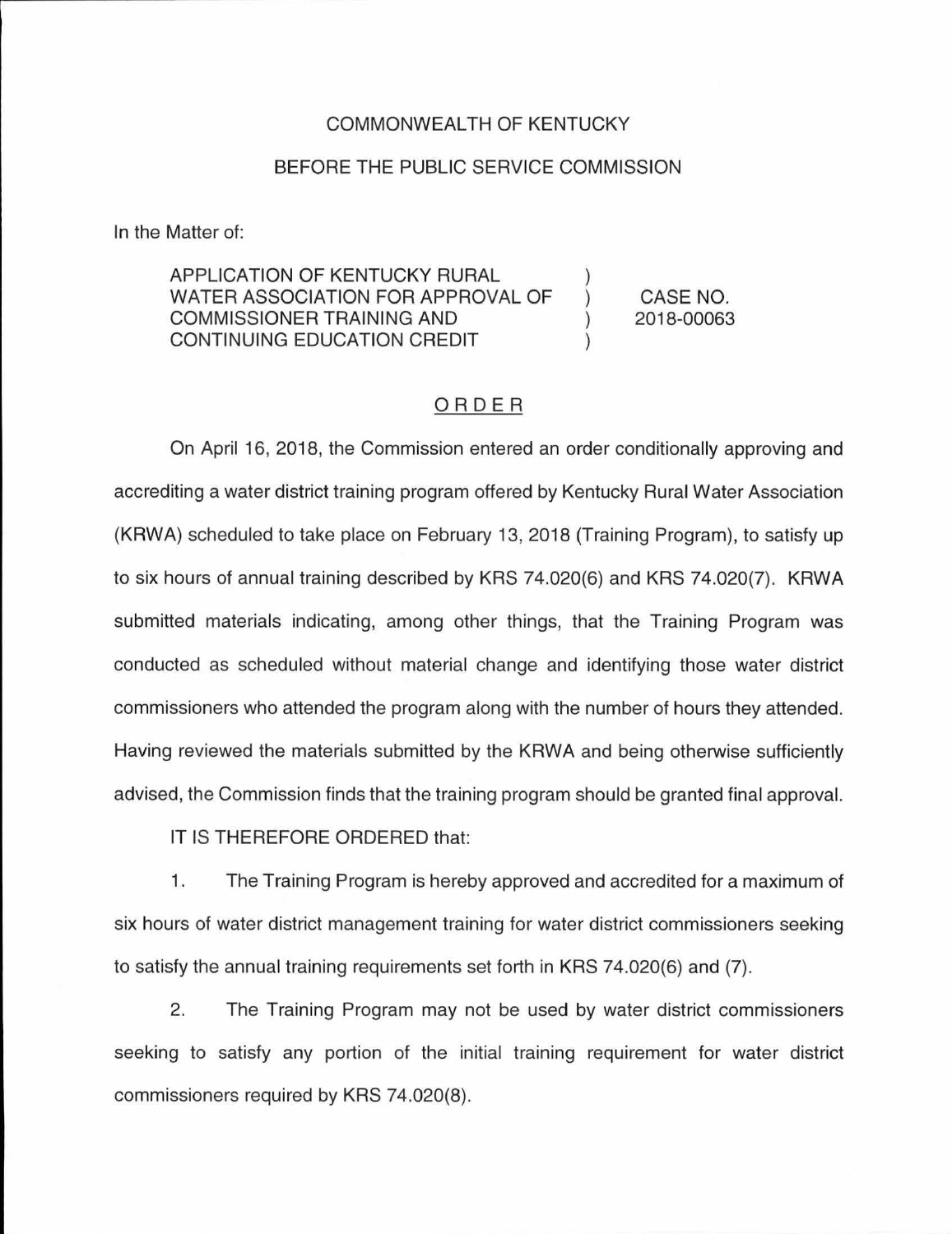3. This matter is closed and removed from the Commission's docket.

## [REMAINDER OF PAGE INTENTIONALLY LEFT BLANK]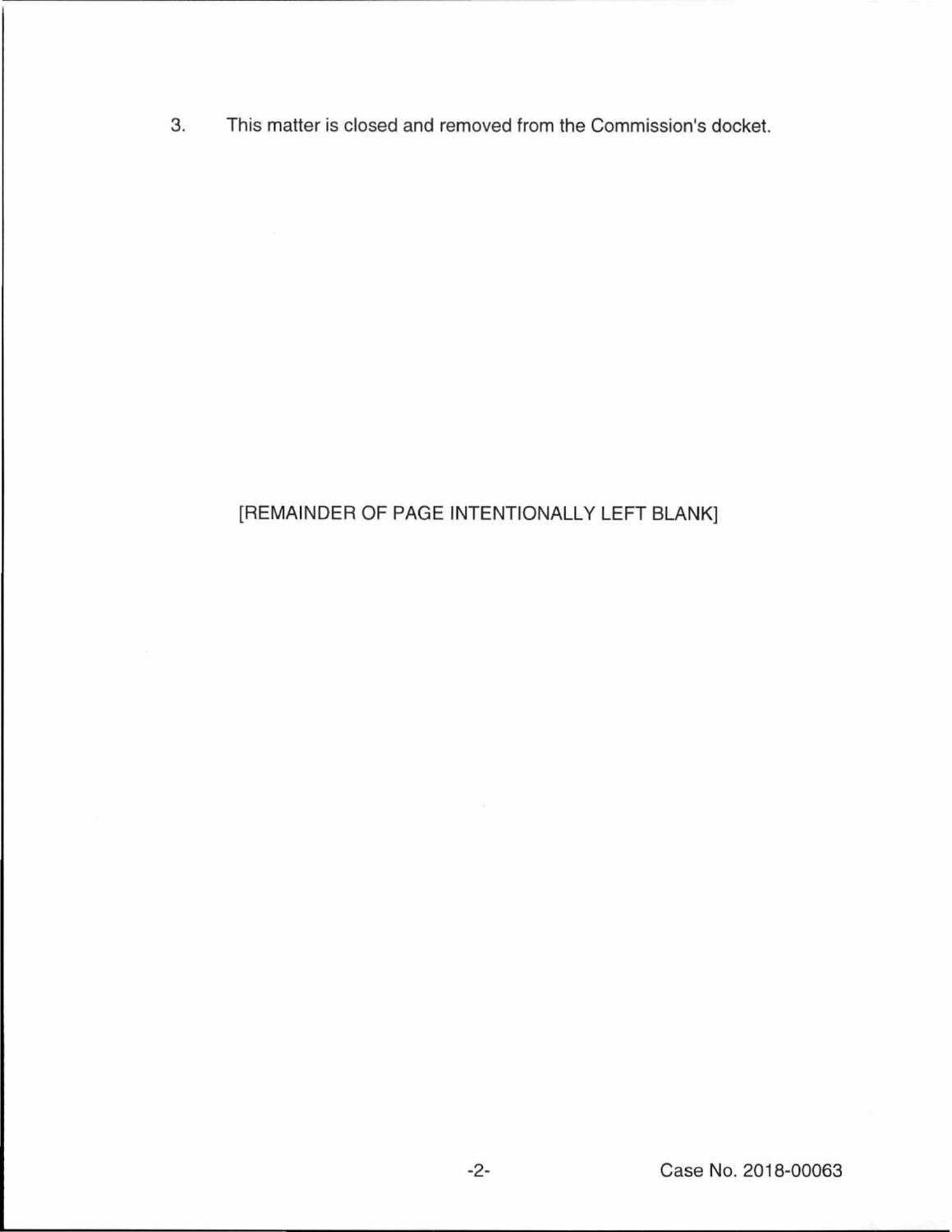By the Commission

|  |  |  | <b>ENTERED</b>                                      |
|--|--|--|-----------------------------------------------------|
|  |  |  | APR 29 2019                                         |
|  |  |  | <b>KENTUCKY PUBLIC</b><br><b>SERVICE COMMISSION</b> |

ATTEST:

Cluer R. Punso